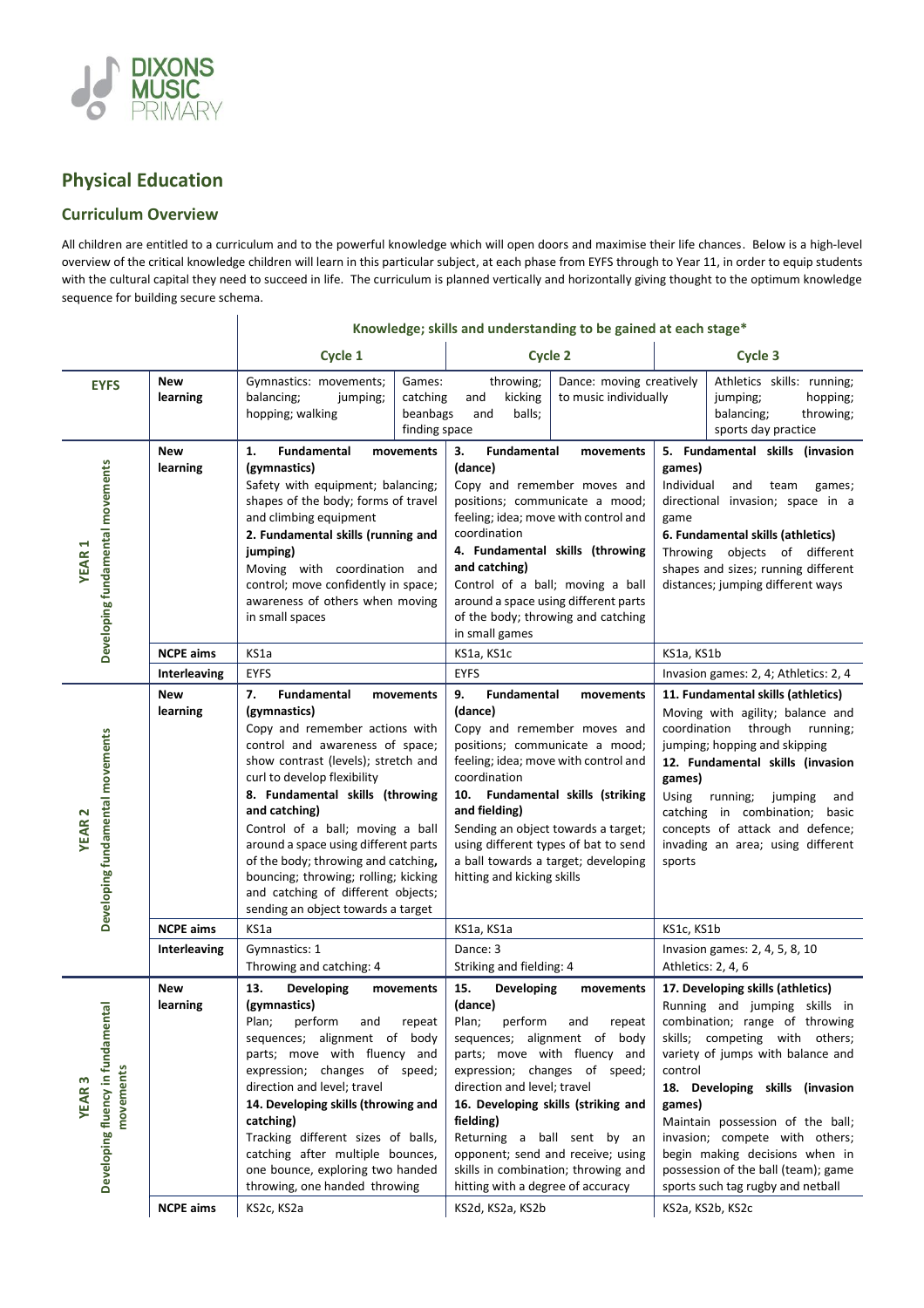|                                                                |                                                         | Knowledge; skills and understanding to be gained at each stage*                                                                                                                                                                                                                                                                                                                                                             |                                                                                                    |                                                                                                                                                                                                                                                                                                                                                                                                                               |                                                                                                                                                |                                                                                                                                                                                                                                                                                                                                     |                                                                                                                                                                                                                                                                                                                                                                                                      |                                                                                                                                          |  |
|----------------------------------------------------------------|---------------------------------------------------------|-----------------------------------------------------------------------------------------------------------------------------------------------------------------------------------------------------------------------------------------------------------------------------------------------------------------------------------------------------------------------------------------------------------------------------|----------------------------------------------------------------------------------------------------|-------------------------------------------------------------------------------------------------------------------------------------------------------------------------------------------------------------------------------------------------------------------------------------------------------------------------------------------------------------------------------------------------------------------------------|------------------------------------------------------------------------------------------------------------------------------------------------|-------------------------------------------------------------------------------------------------------------------------------------------------------------------------------------------------------------------------------------------------------------------------------------------------------------------------------------|------------------------------------------------------------------------------------------------------------------------------------------------------------------------------------------------------------------------------------------------------------------------------------------------------------------------------------------------------------------------------------------------------|------------------------------------------------------------------------------------------------------------------------------------------|--|
|                                                                |                                                         |                                                                                                                                                                                                                                                                                                                                                                                                                             | Cycle 1                                                                                            |                                                                                                                                                                                                                                                                                                                                                                                                                               | <b>Cycle 2</b>                                                                                                                                 |                                                                                                                                                                                                                                                                                                                                     | Cycle 3                                                                                                                                                                                                                                                                                                                                                                                              |                                                                                                                                          |  |
|                                                                | Interleaving                                            | Gymnastics: 1, 7<br>Throwing and catching: 4, 8                                                                                                                                                                                                                                                                                                                                                                             |                                                                                                    | Dance: 3, 9                                                                                                                                                                                                                                                                                                                                                                                                                   | Striking and fielding: 4, 10                                                                                                                   |                                                                                                                                                                                                                                                                                                                                     | Invasion games: 5, 8, 10, 12, 14, 16<br>Athletics: 2, 4, 6, 11                                                                                                                                                                                                                                                                                                                                       |                                                                                                                                          |  |
| Developing fluency in fundamental movements<br><b>YEAR4</b>    | New<br>learning                                         | 19.<br>Developing<br>movements<br>(gymnastics)<br>Plan sequences with fluency and<br>control; travel in a variety of ways;<br>changes of speed; direction and<br>level; use of equipment.<br>20. Developing skills (invasion<br>games)<br>Develop tactics with teammates;<br>lead others; cause problems for the<br>opposition; use skills to maintain<br>possession; activities to include<br>football, tag rugby, netball |                                                                                                    | 21.<br>Developing<br>movements<br>(dance)<br>Plan sequences with fluency and<br>control; travel in a variety of ways;<br>changes of speed; direction and<br>level; movements that convey ideas<br>22. Developing skills (striking and<br>fielding)<br>Identify space in a field; work as a<br>team to gain points; tactics for<br>striking and fielding; consistently<br>aim and hit targets; choose the<br>appropriate skill |                                                                                                                                                |                                                                                                                                                                                                                                                                                                                                     | 23. Developing skills (invasion<br>games)<br>Develop tactics with teammates;<br>lead others; cause problems for the<br>opposition; use skills to maintain<br>possession; activities to include<br>football, tag rugby, netball<br>24. Developing skills (athletics)<br>Running for speed; running for<br>stamina; combination of running<br>and jumping; throwing techniques;<br>compete with others |                                                                                                                                          |  |
|                                                                | <b>NCPE aims</b>                                        | KS2a, KS2b, KS2c                                                                                                                                                                                                                                                                                                                                                                                                            | KS2a, KS2b, KS2d                                                                                   |                                                                                                                                                                                                                                                                                                                                                                                                                               |                                                                                                                                                | KS2a, KS2b, KS2c                                                                                                                                                                                                                                                                                                                    |                                                                                                                                                                                                                                                                                                                                                                                                      |                                                                                                                                          |  |
|                                                                | Interleaving                                            | Gymnastics: 1, 7, 13<br>Invasion games: 2, 4, 5, 8, 10, 12, 14,<br>16, 18                                                                                                                                                                                                                                                                                                                                                   | Dance: 3, 9, 15<br>Striking and fielding: 4, 10, 16                                                |                                                                                                                                                                                                                                                                                                                                                                                                                               |                                                                                                                                                | Athletics: 2, 4, 6, 11, 17<br>Invasion games: 2, 4, 5, 8, 10, 12, 14,<br>16, 18, 20, 22                                                                                                                                                                                                                                             |                                                                                                                                                                                                                                                                                                                                                                                                      |                                                                                                                                          |  |
| Refining and applying fundamental<br>movements<br><b>YEAR5</b> | <b>New</b><br>learning                                  | 25.<br><b>Refining</b><br>movements<br>(gymnastics)<br>Refine movements into sequences;<br>move in clear and expressive<br>manner; flight; transfer of weight<br>and power in movements; balances<br>and begin to analyse performance<br>26. Refining skills (invasion games)<br>Gaining possession; combining with<br>team mates; concept of invasion;<br>work alone / in team to win points                               |                                                                                                    | 27. Refining movements (dance)<br>Fluency; refine movements in<br>sequences; creative ideas; strength<br>and suppleness through moves and<br>stretching<br>28. Refining skills (striking and<br>fielding)<br>Strike a bowled / volleyed ball;<br>choose appropriate tactics in a<br>game; fielding techniques                                                                                                                 |                                                                                                                                                | 29. Refining skills (invasion games)<br>Gaining possession; combining with<br>team mates; concept of invasion;<br>work alone and with team to win<br>points<br>30. Refining skills (athletics)<br>Running technique; pacing; jumping<br>for height; jumping for distance;<br>introduction of hurdles (mini);<br>compete with others |                                                                                                                                                                                                                                                                                                                                                                                                      |                                                                                                                                          |  |
|                                                                | <b>NCPE aims</b>                                        |                                                                                                                                                                                                                                                                                                                                                                                                                             | KS2a, KS2b, KS2c, KS2f                                                                             |                                                                                                                                                                                                                                                                                                                                                                                                                               | KS2a, KS2b, KS2d, KS2f                                                                                                                         |                                                                                                                                                                                                                                                                                                                                     | KS2a, KS2b, KS2d, KS2f                                                                                                                                                                                                                                                                                                                                                                               |                                                                                                                                          |  |
|                                                                | Interleaving                                            | Gymnastics: 1, 7, 13, 19<br>Invasion games: 2, 4, 5, 8, 10, 12, 14,<br>16, 18, 20, 22, 23                                                                                                                                                                                                                                                                                                                                   |                                                                                                    | Dance: 3, 9, 15, 21<br>Striking and fielding: 4, 10, 16, 22                                                                                                                                                                                                                                                                                                                                                                   |                                                                                                                                                | Invasion games: 2, 4, 5, 8, 10, 12, 14,<br>16, 18, 20, 22, 23, 26<br>Athletics: 2, 4, 6, 11, 17, 24                                                                                                                                                                                                                                 |                                                                                                                                                                                                                                                                                                                                                                                                      |                                                                                                                                          |  |
|                                                                | <b>Application</b><br>and<br>extension of<br>key skills | 31.<br>Refining<br>movements<br>(gymnastics)<br>Travel; balance; rotations; spring;<br>gestures; flight;<br>twist;<br>linking<br>movements as an individual<br>32. Refining skills (invasion games)<br>Combine techniques in<br>game<br>situations;<br>anticipating<br>play;<br>defending and attacking                                                                                                                     |                                                                                                    | 33. Refining movements (dance)<br>Strength;<br>stamina;<br>gymnastics<br>moves; expression; extension and<br>tension; create sequences<br>34. Refining skills (striking and<br>fielding)<br>Consistency when striking a ball;<br>striking into space; appropriate<br>tactics in a game                                                                                                                                        |                                                                                                                                                | 35. Fundamentals of fitness<br>Components of fitness; exercises<br>and sports related to components<br>of fitness; improving performance<br>36. Refining skills (invasion games)<br>Combine techniques in<br>game<br>situations;<br>anticipating<br>play;<br>defending and attacking                                                |                                                                                                                                                                                                                                                                                                                                                                                                      |                                                                                                                                          |  |
|                                                                | <b>NCPE aims</b>                                        | KS2a, KS2b, KS2c, KS2f                                                                                                                                                                                                                                                                                                                                                                                                      |                                                                                                    | KS2a, KS2b, KS2d, KS2f                                                                                                                                                                                                                                                                                                                                                                                                        |                                                                                                                                                | KS2a, KS2b, KS2d, KS2f                                                                                                                                                                                                                                                                                                              |                                                                                                                                                                                                                                                                                                                                                                                                      |                                                                                                                                          |  |
| Refining and applying fundamental movements<br><b>YEAR6</b>    | Interleaving                                            | Gymnastics. 1,7, 13, 19, 25<br>Invasion games: 2, 4, 5, 8, 10, 12, 14,<br>16, 18, 20, 22, 23, 26, 29                                                                                                                                                                                                                                                                                                                        |                                                                                                    | Dance: 3, 9, 15, 21, 27<br>Striking and fielding: 4, 10, 16, 22,<br>28                                                                                                                                                                                                                                                                                                                                                        |                                                                                                                                                |                                                                                                                                                                                                                                                                                                                                     | Invasion games: 2, 4, 5, 8, 10, 12, 14,<br>16, 18, 20, 22, 23, 26, 29, 32                                                                                                                                                                                                                                                                                                                            |                                                                                                                                          |  |
|                                                                | <b>NCPE aims</b>                                        | 38. Rugby<br>Handling & carrying,<br>tackling,<br>passing,<br>playing the ball in<br>contact,<br>beating<br>opponents,<br>try<br>scoring<br>KS3a, KS3e, KS3f                                                                                                                                                                                                                                                                | 40. Netball<br>Footwork, passing,<br>catching, shooting,<br>marking, positions<br>KS3a, KS3e, KS3f |                                                                                                                                                                                                                                                                                                                                                                                                                               | 42. Table Tennis<br>Forehand<br>serving,<br>forehand<br>push,<br>forehand<br>drive,<br>forehand<br>chop,<br>basic rallying<br>KS3a, KS3b, KS3e | Stopping<br>forehand<br>backhand<br>bowling                                                                                                                                                                                                                                                                                         | 44. Rounders<br>and<br>throwing, catching,<br>batting,<br>batting,<br>action,<br>bowling type<br>KS3a, KS3e, KS3f                                                                                                                                                                                                                                                                                    | 46. Dance<br>Leaps,<br>balances,<br>turns and travelling,<br>step<br>patterns,<br>aesthetics, balance<br>and control<br>KS3b, KS3d, KS4f |  |
|                                                                | Interleaving                                            | Football: C                                                                                                                                                                                                                                                                                                                                                                                                                 | Handball: C                                                                                        |                                                                                                                                                                                                                                                                                                                                                                                                                               | <b>Athletics: F</b>                                                                                                                            | Cricket: D                                                                                                                                                                                                                                                                                                                          |                                                                                                                                                                                                                                                                                                                                                                                                      | Gymnastics: A                                                                                                                            |  |
|                                                                |                                                         | Rugby: C                                                                                                                                                                                                                                                                                                                                                                                                                    | Netball: C                                                                                         |                                                                                                                                                                                                                                                                                                                                                                                                                               | Table Tennis: D                                                                                                                                |                                                                                                                                                                                                                                                                                                                                     | Rounders: D                                                                                                                                                                                                                                                                                                                                                                                          | Dance: B                                                                                                                                 |  |

\*A powerful, knowledge-rich curriculum teaches both **declarative knowledge** (facts; knowing that something is the case; what we think about) and non-declarative or **procedural knowledge** (skills and processes; knowing how to do something; what we think with). There are no skills without bodies of knowledge to underpin them.